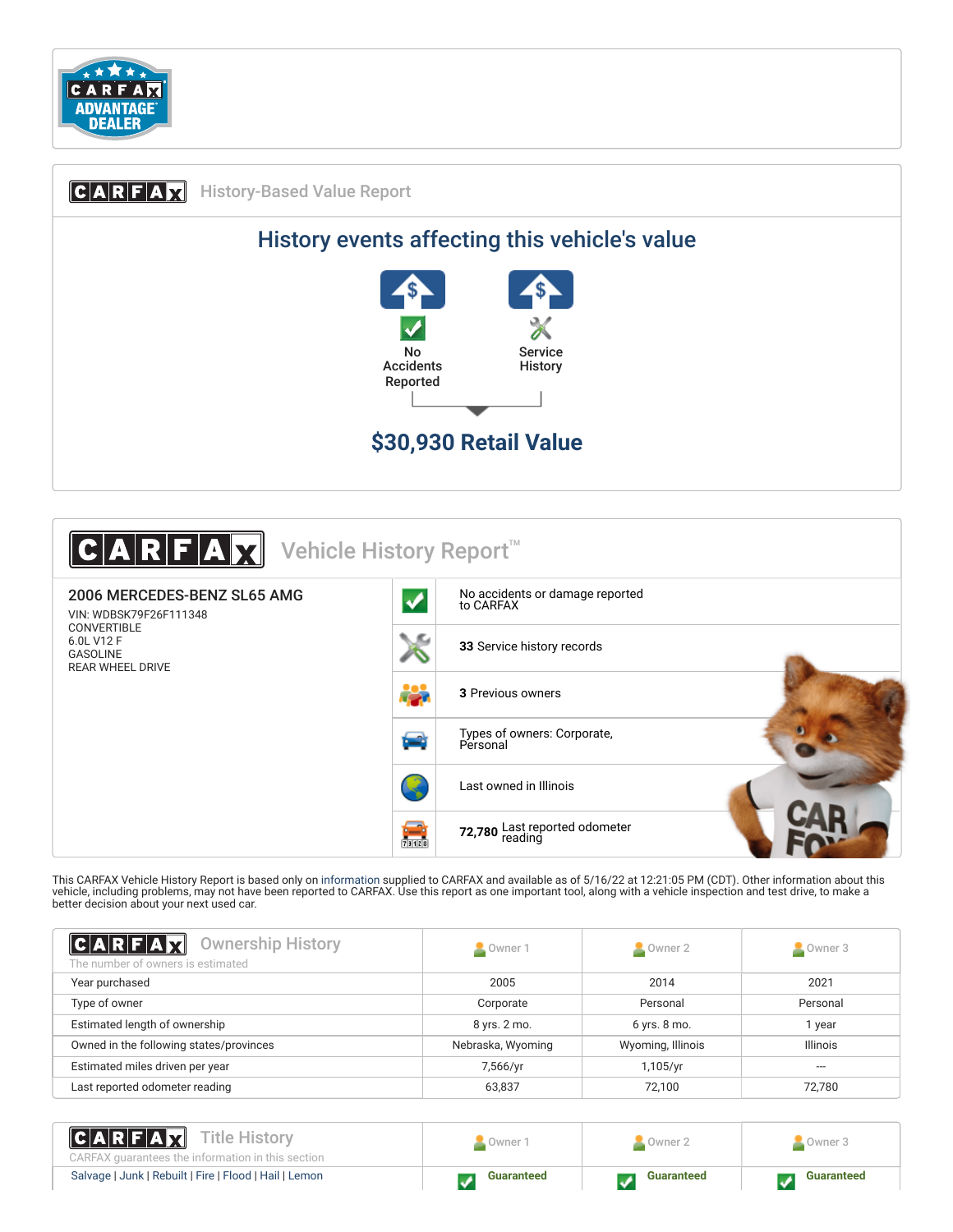|                                                | No Problem                      | No Problem                      | No Problem               |
|------------------------------------------------|---------------------------------|---------------------------------|--------------------------|
| Not Actual Mileage   Exceeds Mechanical Limits | <b>Guaranteed</b><br>No Problem | <b>Guaranteed</b><br>No Problem | Guaranteed<br>No Problem |
| <b>ALVES</b><br><b>AULA BANTEER</b>            |                                 |                                 |                          |

| 1-<br>ı |
|---------|
|         |

**GUARANTEED** - None of these major title problems were reported by a state Department of Motor Vehicles (DMV). If you find that any<br>of these title problems were reported by a DMV and not included in this report, CARFAX wil

<span id="page-1-0"></span>

| C A R F A H<br><b>Additional History</b><br>Not all accidents / issues are reported to CARFAX | Owner 1                 | $\sim$ Owner 2          | Owner 3                 |
|-----------------------------------------------------------------------------------------------|-------------------------|-------------------------|-------------------------|
| <b>Total Loss</b>                                                                             | No Issues Reported      | No Issues Reported      | No Issues Reported      |
| No total loss reported to CARFAX.                                                             |                         | ✔                       | ✔                       |
| <b>Structural Damage</b>                                                                      | No Issues Reported      | ✔                       | No Issues Reported      |
| No structural damage reported to CARFAX.                                                      | ✔                       | No Issues Reported      | v                       |
| Airbag Deployment                                                                             | No Issues Reported      | No Issues Reported      | No Issues Reported      |
| No airbag deployment reported to CARFAX.                                                      |                         | ✔                       | ✔                       |
| Odometer Check                                                                                | No Issues Indicated     | No Issues Indicated     | No Issues Indicated     |
| No indication of an odometer rollback.                                                        |                         | ✔                       | ✓                       |
| Accident / Damage                                                                             | No Issues Reported      | No Issues Reported      | No Issues Reported      |
| No accidents or damage reported to CARFAX.                                                    | $\blacktriangledown$    | ✔                       | V                       |
| Manufacturer Recall                                                                           | No Recalls Reported     | No Recalls Reported     | No Recalls Reported     |
| Check with an authorized Mercedes-Benz dealer for any open recalls.                           | ✓                       | ✔                       | v                       |
| <b>Basic Warranty</b><br>Original warranty estimated to have expired.                         | <b>Warranty Expired</b> | <b>Warranty Expired</b> | <b>Warranty Expired</b> |

## <span id="page-1-1"></span>**CARFAX** Detailed History

| Owner 1<br>Purchased: 2005 |         | Low mileage! This owner drove less than the<br>industry average of 15,000 miles per year.    |     |                                                                                                                     | Corporate Vehicle<br>7,566 mi/yr |
|----------------------------|---------|----------------------------------------------------------------------------------------------|-----|---------------------------------------------------------------------------------------------------------------------|----------------------------------|
| Date                       | Mileage | Source                                                                                       |     | Comments                                                                                                            |                                  |
| 07/18/2005                 |         | <b>US Customs</b>                                                                            |     | Vehicle exported from<br>- Germany and imported to<br>- Baltimore, MD                                               |                                  |
| 08/08/2005                 |         | Lithia Mercedes Benz of Omaha<br>Omaha, NE<br>402-384-9999<br>lithiamercedesomaha.com        | NΩ  | Vehicle serviced<br>- Pre-delivery inspection completed<br>- Electrical system checked<br>- Vehicle washed/detailed |                                  |
| 08/19/2005                 | 11      | Nebraska<br>Motor Vehicle Dept.<br>Omaha, NE                                                 |     | Title issued or updated<br>- First owner reported<br>- Titled or registered as corporate vehicle                    |                                  |
| 05/01/2007                 | 14,040  | Motorsport Division<br>San Mateo, CA<br>650-345-0727                                         | ١c  | Vehicle serviced<br>- Four wheel alignment performed<br>- Alignment checked                                         |                                  |
|                            |         | 5.0 / 5.0 12 Verified Reviews<br>23 Customer Favorites                                       |     |                                                                                                                     |                                  |
| 01/31/2008                 | 19.202  | <b>Motorsport Division</b><br>San Mateo, CA<br>650-345-0727                                  | N.C | Vehicle serviced<br>- Tire condition and pressure checked<br>- Tire repaired                                        |                                  |
|                            |         | 5.0 / 5.0 12 Verified Reviews<br>23 Customer Favorites                                       |     |                                                                                                                     |                                  |
| 05/12/2008                 | 22,368  | <b>Motorsport Division</b><br>San Mateo, CA<br>650-345-0727<br>5.0 / 5.0 12 Verified Reviews | ◟   | Vehicle serviced<br>- Four tires balanced<br>- Four tires mounted<br>- Tire condition and pressure checked          |                                  |
|                            |         | 23 Customer Favorites                                                                        |     |                                                                                                                     |                                  |
| 08/20/2008                 |         | Nebraska<br>Motor Vehicle Dept.<br>Omaha, NE                                                 |     | Registration issued or renewed<br>- Vehicle color noted as Silver                                                   |                                  |
| 08/25/2009                 |         | Nebraska<br>Motor Vehicle Dept.<br>Omaha, NE                                                 |     | Registration issued or renewed<br>- Vehicle color noted as Silver                                                   |                                  |
| 08/20/2010                 |         | Nebraska                                                                                     |     | Registration issued or renewed                                                                                      |                                  |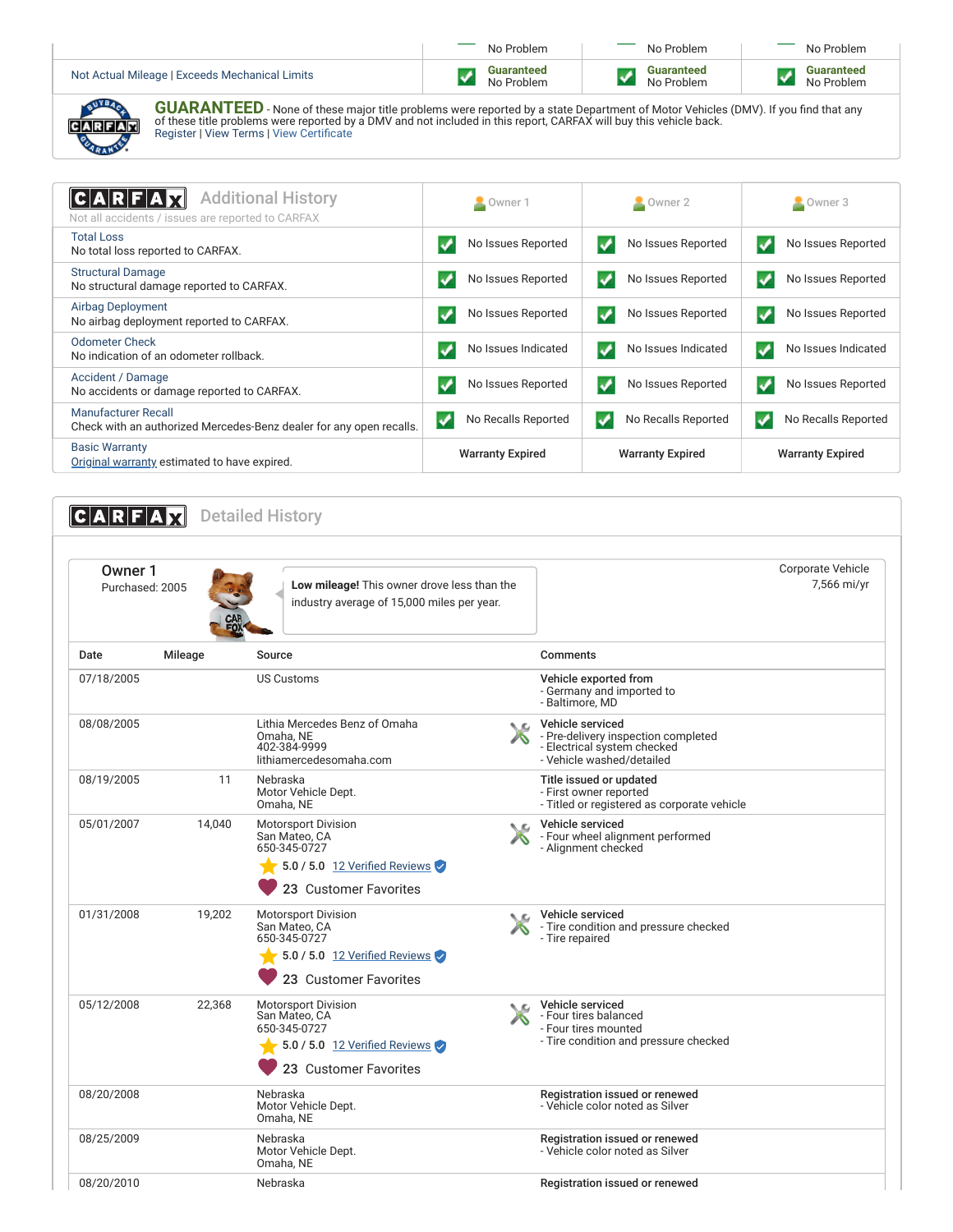|            |        | Motor Vehicle Dept.<br>Omaha, NE                                                                                                    |     | - Vehicle color noted as Silver                                                                                                                                                                                                                                                                                                                                                                                                                                                                                                                                                                                                                                                                                                                                                                                                                  |
|------------|--------|-------------------------------------------------------------------------------------------------------------------------------------|-----|--------------------------------------------------------------------------------------------------------------------------------------------------------------------------------------------------------------------------------------------------------------------------------------------------------------------------------------------------------------------------------------------------------------------------------------------------------------------------------------------------------------------------------------------------------------------------------------------------------------------------------------------------------------------------------------------------------------------------------------------------------------------------------------------------------------------------------------------------|
| 12/02/2010 |        | Nebraska<br>Motor Vehicle Dept.<br>Omaha, NE                                                                                        |     | Registration issued or renewed<br>- Vehicle color noted as Silver                                                                                                                                                                                                                                                                                                                                                                                                                                                                                                                                                                                                                                                                                                                                                                                |
| 09/21/2011 | 51,933 | <b>Motorsport Division</b><br>San Mateo, CA<br>650-345-0727<br>5.0 / 5.0 12 Verified Reviews<br>23 Customer Favorites               |     | Vehicle serviced<br>- Oil and filter changed<br>- Tire(s) replaced                                                                                                                                                                                                                                                                                                                                                                                                                                                                                                                                                                                                                                                                                                                                                                               |
| 10/17/2011 | 52,356 | <b>Motorsport Division</b><br>San Mateo, CA<br>650-345-0727<br>$\frac{1}{2}$ 5.0 / 5.0 12 Verified Reviews<br>23 Customer Favorites |     | Vehicle serviced<br>- Trunk latch replaced                                                                                                                                                                                                                                                                                                                                                                                                                                                                                                                                                                                                                                                                                                                                                                                                       |
| 10/31/2011 |        | Nebraska<br>Motor Vehicle Dept.<br>Omaha, NE                                                                                        |     | Registration issued or renewed<br>- Vehicle color noted as Silver                                                                                                                                                                                                                                                                                                                                                                                                                                                                                                                                                                                                                                                                                                                                                                                |
| 04/03/2012 | 54,177 | <b>Motorsport Division</b><br>San Mateo, CA<br>650-345-0727<br>$\sqrt{5.0/5.0}$ 12 Verified Reviews<br>23 Customer Favorites        |     | Vehicle serviced<br>- Front brake pads replaced<br>- Brake pad sensor(s) replaced<br>- Front brake rotor(s) replaced<br>- Exterior light bulb(s) replaced<br>- Tire pressure sensor replaced                                                                                                                                                                                                                                                                                                                                                                                                                                                                                                                                                                                                                                                     |
| 05/03/2012 | 54,645 | <b>Motorsport Division</b><br>San Mateo, CA<br>650-345-0727<br>5.0 / 5.0 12 Verified Reviews<br>23 Customer Favorites               |     | Vehicle serviced<br>- Marker lamp assembly replaced                                                                                                                                                                                                                                                                                                                                                                                                                                                                                                                                                                                                                                                                                                                                                                                              |
| 05/30/2012 | 55,169 | <b>Motorsport Division</b><br>San Mateo, CA<br>650-345-0727<br>5.0 / 5.0 12 Verified Reviews<br>23 Customer Favorites               |     | Vehicle serviced                                                                                                                                                                                                                                                                                                                                                                                                                                                                                                                                                                                                                                                                                                                                                                                                                                 |
| 06/22/2012 | 55,503 | Park Avenue Motors<br>Palo Alto, CA<br>650-666-0112<br>parkavenuemotors.com                                                         |     | Vehicle serviced<br>- Maintenance inspection completed<br>- Body electrical system checked                                                                                                                                                                                                                                                                                                                                                                                                                                                                                                                                                                                                                                                                                                                                                       |
| 08/24/2012 |        | Nebraska<br>Motor Vehicle Dept.<br>Omaha, NE                                                                                        |     | Registration issued or renewed<br>- Vehicle color noted as Silver                                                                                                                                                                                                                                                                                                                                                                                                                                                                                                                                                                                                                                                                                                                                                                                |
| 08/28/2012 | 56,585 | <b>Park Avenue Motors</b><br>Palo Alto, CA<br>650-666-0112<br>parkavenuemotors.com                                                  |     | Vehicle serviced<br>- Recommended maintenance performed<br>- Maintenance inspection completed<br>- Headlights adjusted<br>- Brakes checked<br>- Fluids checked<br>- Battery/charging system checked<br>- Brake fluid checked<br>- Drive belts checked<br>- Antifreeze/coolant checked<br>- Engine checked<br>- Exterior lights checked<br>- ABS system checked<br>- Hood operation checked<br>- Horns checked<br>- Parking brake system checked<br>- Power steering checked<br>- Tire condition and pressure checked<br>- Seatbelts checked<br>- Steering/suspension checked<br>- Instrument cluster checked<br>- Windshield washer checked<br>- Wipers/washers checked<br>- Battery serviced<br>- Air filter replaced<br>- Cabin air filter replaced/cleaned<br>- Oil and filter changed<br>- Maintenance reminder reset<br>- Wheel(s) repaired |
| 09/28/2012 | 57,000 | <b>Park Avenue Motors</b><br>Palo Alto, CA<br>650-666-0112<br>parkavenuemotors.com                                                  | NG. | Vehicle serviced<br>- Maintenance inspection completed<br>- Tire condition and pressure checked<br>- Cooling system checked                                                                                                                                                                                                                                                                                                                                                                                                                                                                                                                                                                                                                                                                                                                      |
| 12/04/2012 | 57,849 | <b>Park Avenue Motors</b><br>Palo Alto, CA<br>650-666-0112<br>parkavenuemotors.com                                                  | ╰   | Vehicle serviced<br>- Maintenance inspection completed<br>- Battery/charging system checked<br>- Steering/suspension checked<br>- Body electrical system checked                                                                                                                                                                                                                                                                                                                                                                                                                                                                                                                                                                                                                                                                                 |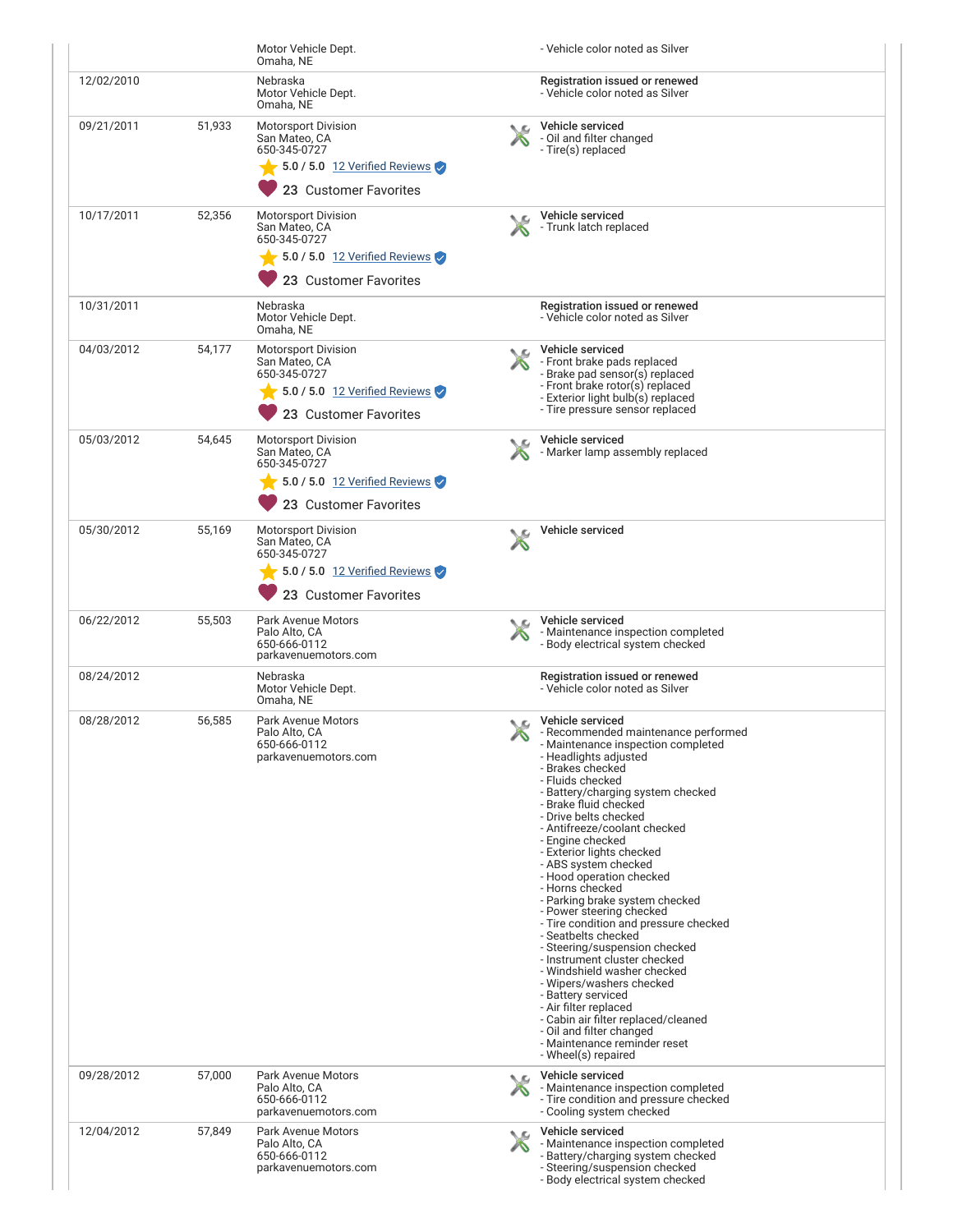|            |        |                                                                                                                                     |               | - Brakes checked                                                                                                                                                                                                                                                                                                                                                                                                                                                                                                                                              |
|------------|--------|-------------------------------------------------------------------------------------------------------------------------------------|---------------|---------------------------------------------------------------------------------------------------------------------------------------------------------------------------------------------------------------------------------------------------------------------------------------------------------------------------------------------------------------------------------------------------------------------------------------------------------------------------------------------------------------------------------------------------------------|
| 03/13/2013 | 58,809 | Park Avenue Motors<br>Palo Alto, CA<br>650-666-0112<br>parkavenuemotors.com                                                         |               | Vehicle serviced<br>- Maintenance inspection completed<br>- Engine/powertrain computer/module checked<br>- Battery/charging system checked<br>- Brakes checked<br>- Steering/suspension checked<br>- Fuel system checked                                                                                                                                                                                                                                                                                                                                      |
| 08/15/2013 | 61,328 | Park Avenue Motors<br>Palo Alto, CA<br>650-666-0112<br>parkavenuemotors.com                                                         | $\chi$        | Vehicle serviced<br>- Recommended maintenance performed<br>- Maintenance inspection completed<br>- Tire condition and pressure checked<br>- Battery/charging system checked<br>- Brake fluid checked<br>- Brakes checked<br>- Antifreeze/coolant checked<br>- Exterior lights checked<br>- ABS system checked<br>- Hood operation checked<br>- Horns checked<br>- Instrument cluster checked<br>- Fluids checked<br>- Windshield washer checked<br>- Wipers/washers checked<br>- Battery serviced<br>- Oil and filter changed<br>- Maintenance reminder reset |
| 09/20/2013 |        | Nebraska<br>Motor Vehicle Dept.<br>Omaha, NE                                                                                        |               | Registration issued or renewed<br>- Vehicle color noted as Silver                                                                                                                                                                                                                                                                                                                                                                                                                                                                                             |
| 10/31/2013 | 62,170 | Nebraska<br>Motor Vehicle Dept.                                                                                                     |               | Vehicle purchase reported                                                                                                                                                                                                                                                                                                                                                                                                                                                                                                                                     |
| 11/01/2013 |        | Mercedes-Benz of Omaha<br>Omaha, NE<br>402-384-9999<br>omahamercedes.com<br>4.5 / 5.0 59 Verified Reviews<br>109 Customer Favorites |               | Vehicle offered for sale                                                                                                                                                                                                                                                                                                                                                                                                                                                                                                                                      |
| 11/21/2013 |        | Nebraska<br>Motor Vehicle Dept.<br>Omaha, NE                                                                                        |               | Title issued or updated<br>- Dealer took title of this vehicle while it was in inventory<br>- Vehicle color noted as Silver                                                                                                                                                                                                                                                                                                                                                                                                                                   |
| 12/05/2013 | 62,171 | Mercedes-Benz of Omaha<br>Omaha, NE<br>402-384-9999<br>omahamercedes.com<br>4.5 / 5.0 59 Verified Reviews<br>109 Customer Favorites | $\mathcal{L}$ | Vehicle serviced<br>- Pre-delivery inspection completed<br>- Maintenance inspection completed<br>- Oil and filter changed                                                                                                                                                                                                                                                                                                                                                                                                                                     |
|            |        |                                                                                                                                     |               | Looks like this dealer serviced the car in order to prepare it<br>for sale. That's a good thing!                                                                                                                                                                                                                                                                                                                                                                                                                                                              |
| 12/16/2013 | 62,173 | Mercedes-Benz of Omaha<br>Omaha, NE<br>402-384-9999<br>omahamercedes.com<br>4.5 / 5.0 59 Verified Reviews<br>109 Customer Favorites |               | Vehicle serviced                                                                                                                                                                                                                                                                                                                                                                                                                                                                                                                                              |
| 01/24/2014 | 62,832 | Mercedes-Benz of Omaha<br>Omaha, NE<br>402-384-9999<br>omahamercedes.com<br>4.5 / 5.0 59 Verified Reviews<br>109 Customer Favorites |               | Vehicle serviced<br>- Pre-delivery inspection completed<br>- Four wheel alignment performed<br>- Oil and filter changed<br>- Transmission serviced<br>- Wheel(s) repaired                                                                                                                                                                                                                                                                                                                                                                                     |
| 02/10/2014 | 63,834 | Mercedes-Benz of Omaha<br>Omaha, NE<br>402-384-9999<br>omahamercedes.com<br>4.5 / 5.0 59 Verified Reviews<br>109 Customer Favorites |               | Vehicle serviced<br>- Wheel(s) repaired                                                                                                                                                                                                                                                                                                                                                                                                                                                                                                                       |
| 03/06/2014 | 63,836 | Mercedes-Benz of Omaha<br>Omaha, NE<br>402-384-9999<br>omahamercedes.com<br>4.5 / 5.0 59 Verified Reviews                           |               | Vehicle serviced                                                                                                                                                                                                                                                                                                                                                                                                                                                                                                                                              |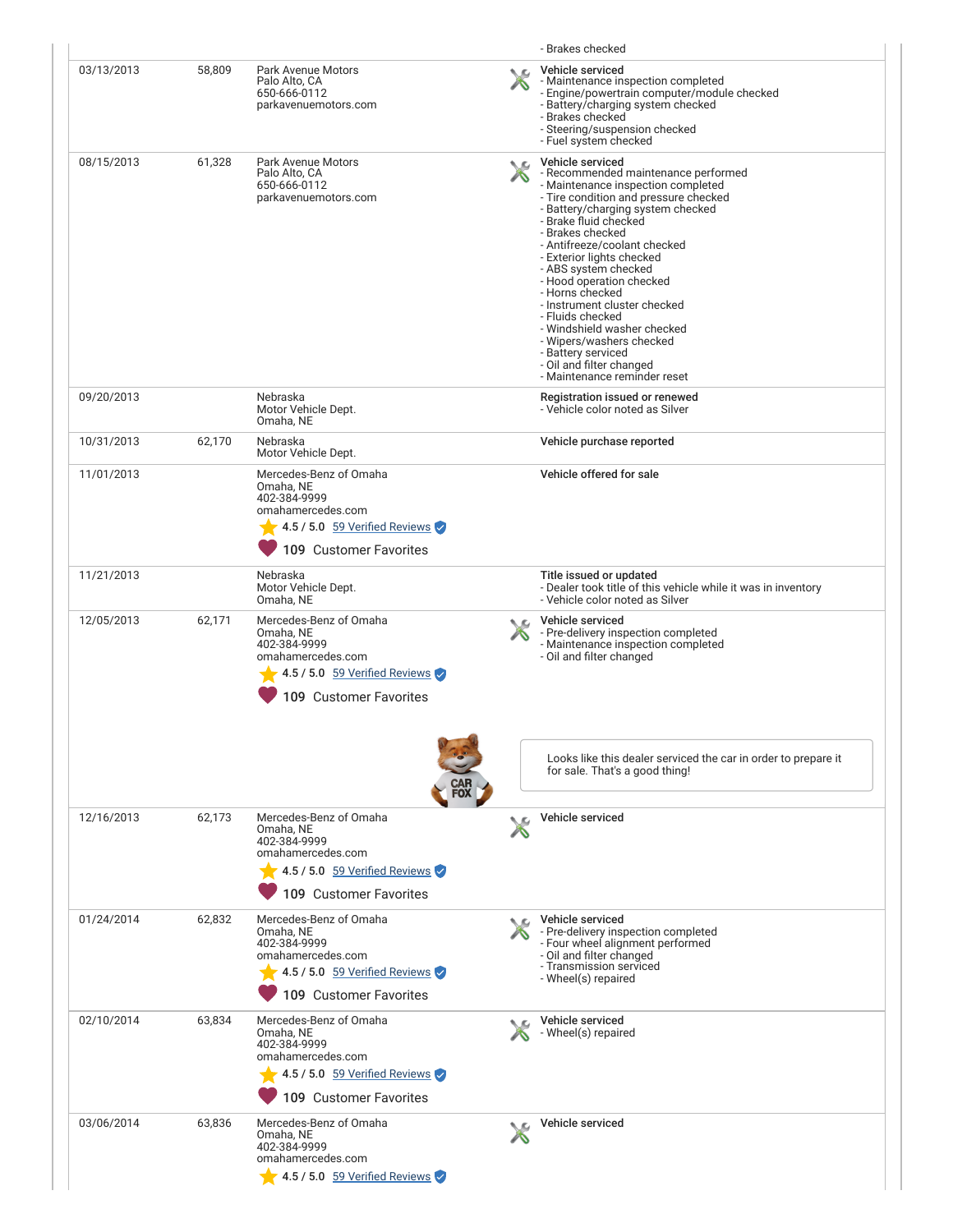|                            |         | 109 Customer Favorites                                                                                                                              |    |                                                                                                                    |                                          |
|----------------------------|---------|-----------------------------------------------------------------------------------------------------------------------------------------------------|----|--------------------------------------------------------------------------------------------------------------------|------------------------------------------|
| 04/26/2014                 |         | Mercedes-Benz of Omaha<br>Omaha, NE<br>402-384-9999<br>omahamercedes.com<br>4.5 / 5.0 59 Verified Reviews<br>109 Customer Favorites                 |    | Vehicle sold                                                                                                       |                                          |
| 04/26/2014                 |         | Wyoming<br>Motor Vehicle Dept.                                                                                                                      |    | Vehicle purchase reported                                                                                          |                                          |
| 04/30/2014                 | 63,837  | Mercedes-Benz of Omaha<br>Omaha, NE<br>402-384-9999<br>omahamercedes.com<br>$4.5/5.0$ 59 Verified Reviews<br>109 Customer Favorites                 |    | Vehicle serviced                                                                                                   |                                          |
| 05/29/2014                 |         | Wyoming<br>Motor Vehicle Dept.<br>Cheyenne, WY<br>Title #02-1871437                                                                                 |    | Registration issued or renewed<br>- Vehicle color noted as Silver                                                  |                                          |
| Owner 2<br>Purchased: 2014 |         | Low mileage! This owner drove less than the<br>industry average of 15,000 miles per year.                                                           |    |                                                                                                                    | <b>Personal Vehicle</b><br>$1,105$ mi/yr |
| Date                       | Mileage | Source                                                                                                                                              |    | <b>Comments</b>                                                                                                    |                                          |
| 06/02/2014                 |         | Wyoming<br>Motor Vehicle Dept.<br>Cheyenne, WY<br>Title #02-1871437                                                                                 |    | Title issued or updated<br>- New owner reported                                                                    |                                          |
| 07/11/2014                 | 64,490  | Mercedes-Benz of Loveland<br>Loveland, CO<br>970-344-4206<br>mbloveland.com<br>4.7 / 5.0 42 Verified Reviews<br>58 Customer Favorites               |    | Vehicle serviced<br>- Steering/suspension checked                                                                  |                                          |
| 10/13/2014                 | 65,604  | Mercedes-Benz of Loveland<br>Loveland, CO<br>970-344-4206<br>mbloveland.com<br>$\sqrt{4.7 / 5.0}$ 42 Verified Reviews<br>58 Customer Favorites      |    | Vehicle serviced<br>- Four wheel alignment performed<br>- Steering/suspension checked<br>- Rear suspension checked |                                          |
| 12/08/2014                 | 66,057  | Mercedes-Benz of Loveland<br>Loveland, CO<br>970-344-4206<br>mbloveland.com<br>$4.7/5.0$ 42 Verified Reviews<br>58 Customer Favorites               |    | Vehicle serviced<br>- Electrical system checked<br>- Thrust angle alignment performed                              |                                          |
| 02/09/2015                 | 66,309  | Mercedes-Benz of Loveland<br>Loveland, CO<br>970-344-4206<br>mbloveland.com<br>$\sqrt{4.7 / 5.0}$ 42 Verified Reviews<br>58 Customer Favorites      | ◟௳ | Vehicle serviced<br>- Rear suspension checked<br>- Electrical system checked                                       |                                          |
| 03/17/2015                 | 66,319  | Mercedes-Benz of Loveland<br>Loveland, CO<br>970-344-4206<br>mbloveland.com<br>$\sqrt{4.7/5.0}$ 42 Verified Reviews<br><b>58 Customer Favorites</b> |    | Vehicle serviced<br>- Alignment performed<br>- Thrust angle alignment performed<br>- Steering/suspension checked   |                                          |
| 04/01/2015                 |         | Wyoming<br>Motor Vehicle Dept.<br>Cheyenne, WY<br>Title #02-1871437                                                                                 |    | Registration issued or renewed<br>- Vehicle color noted as Silver                                                  |                                          |
| 03/07/2016                 | 67,313  | Midas<br>Cheyenne, WY<br>307-638-8928<br>midas.com<br>$4.4 / 5.0$ 38 Verified Reviews                                                               |    | Vehicle serviced<br>- Brakes checked<br>- Brake fluid checked                                                      |                                          |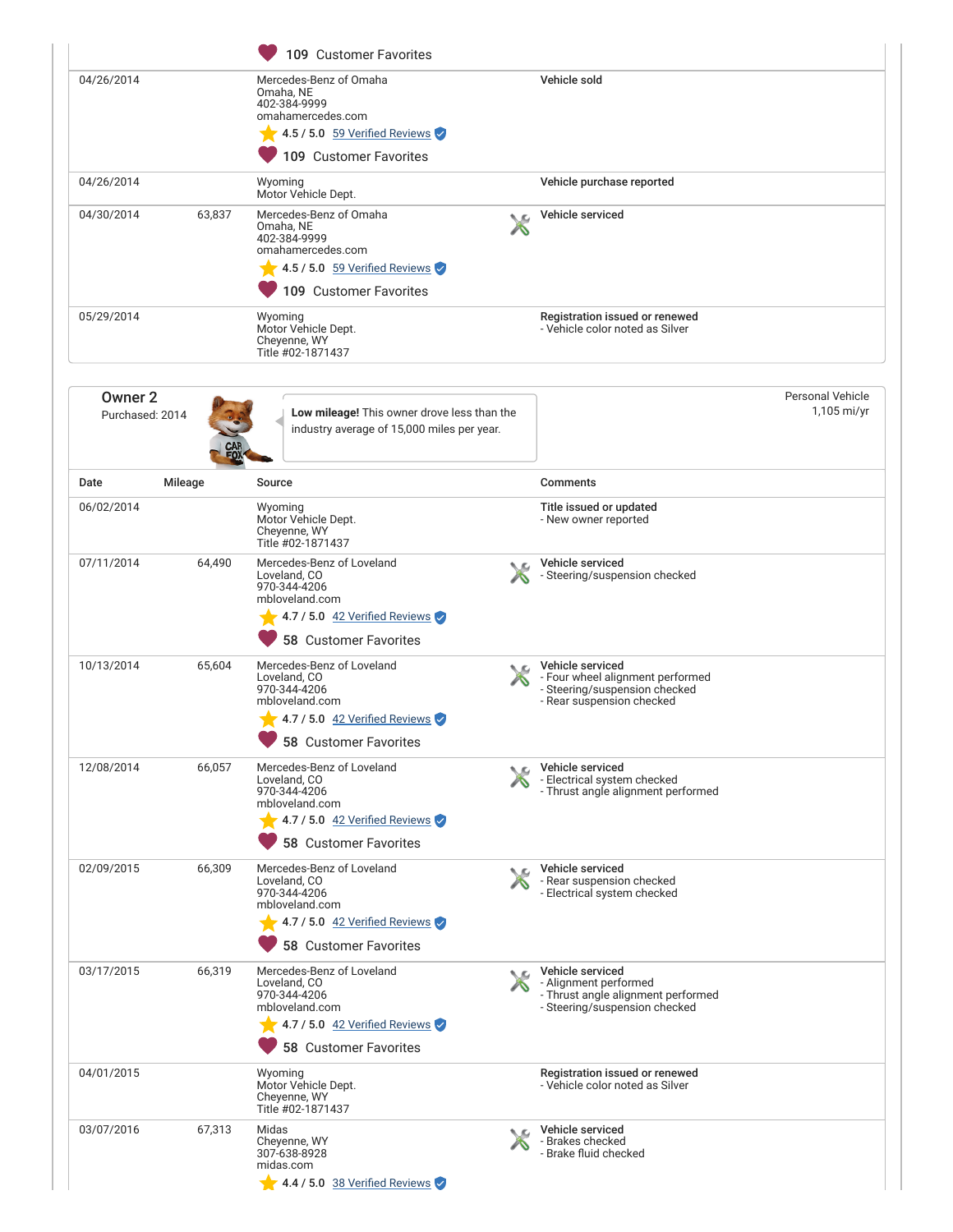|                                       |         | 60 Customer Favorites                                                                                                                                                           |                      |                                                                                                                                                                                |                         |
|---------------------------------------|---------|---------------------------------------------------------------------------------------------------------------------------------------------------------------------------------|----------------------|--------------------------------------------------------------------------------------------------------------------------------------------------------------------------------|-------------------------|
| 04/07/2016                            |         | Wyoming<br>Motor Vehicle Dept.<br>Cheyenne, WY<br>Title #02-1871437                                                                                                             |                      | Registration issued or renewed<br>- Vehicle color noted as Silver                                                                                                              |                         |
| 06/14/2016                            | 67.858  | Mercedes-Benz of Loveland<br>Loveland, CO<br>970-344-4206<br>mbloveland.com<br>$\blacktriangleright$ 4.7 / 5.0 $\frac{42 \text{ Verified Reviews}}{2}$<br>58 Customer Favorites | ᄉ                    | Vehicle serviced<br>- Oil and filter changed                                                                                                                                   |                         |
| 03/23/2017                            |         | Wyoming<br>Motor Vehicle Dept.<br>Cheyenne, WY<br>Title #02-1871437                                                                                                             |                      | Registration issued or renewed<br>- Vehicle color noted as Silver                                                                                                              |                         |
| 03/14/2018                            |         | Wyoming<br>Motor Vehicle Dept.<br>Cheyenne, WY<br>Title #02-1871437                                                                                                             |                      | Registration issued or renewed<br>- Vehicle color noted as Silver                                                                                                              |                         |
| 02/12/2019                            | 70,501  | Mercedes-Benz of Loveland<br>Loveland, CO<br>970-344-4206<br>mbloveland.com<br>4.7 / 5.0 42 Verified Reviews<br>58 Customer Favorites                                           | N.G.<br>A            | Vehicle serviced<br>- Maintenance inspection completed<br>- Oil and filter changed<br>- Battery/charging system checked<br>- Battery replaced<br>- Safety inspection performed |                         |
| 03/25/2019                            |         | Wyoming<br>Motor Vehicle Dept.<br>Cheyenne, WY<br>Title #02-1871437                                                                                                             |                      | Registration issued or renewed<br>- Vehicle color noted as Silver                                                                                                              |                         |
| 06/08/2019                            | 70,666  | Midas<br>Cheyenne, WY<br>307-638-8928<br>midas.com<br>$\blacktriangleright$ 4.4 / 5.0 38 Verified Reviews<br>60 Customer Favorites                                              | $\Delta \mathcal{L}$ | Vehicle serviced<br>- Brakes checked<br>- Drivability/performance checked<br>- Brake fluid checked                                                                             |                         |
| 03/24/2020                            |         | Wyoming<br>Motor Vehicle Dept.<br>Cheyenne, WY<br>Title #02-1871437                                                                                                             |                      | Registration issued or renewed<br>- Vehicle color noted as Silver                                                                                                              |                         |
| 06/22/2020                            | 71,069  | Meineke Car Care Center<br>Cheyenne, WY<br>307-638-1888<br>meineke.com<br>$\sim$ 4.1 / 5.0 23 Verified Reviews<br>35 Customer Favorites                                         | ◟௳                   | Vehicle serviced<br>- A/C refrigerant recharged<br>- A/C system checked                                                                                                        |                         |
| 02/24/2021                            |         | <b>Illinois</b><br>Motor Vehicle Dept.                                                                                                                                          |                      | Vehicle purchase reported                                                                                                                                                      |                         |
| 03/18/2021                            |         | Illinois<br>Motor Vehicle Dept.<br>Northbrook, IL                                                                                                                               |                      | Registration issued or renewed                                                                                                                                                 |                         |
| 04/16/2021                            | 72,100  | Mercedes-Benz of Miami<br>Miami, FL<br>305-707-0147<br>mercedesfla.com<br>4.1 / 5.0 224 Verified Reviews<br>448 Customer Favorites                                              | ◟௳                   | Vehicle serviced<br>- Maintenance inspection completed<br>- Battery/charging system checked<br>- Brakes serviced                                                               |                         |
| Owner <sub>3</sub><br>Purchased: 2021 |         |                                                                                                                                                                                 |                      |                                                                                                                                                                                | <b>Personal Vehicle</b> |
| Date                                  | Mileage | Source                                                                                                                                                                          |                      | Comments                                                                                                                                                                       |                         |
| 05/03/2021                            |         | Illinois<br>Motor Vehicle Dept.<br>Northbrook, IL<br>Title #211237008660                                                                                                        |                      | Title issued or updated<br>- New owner reported<br>- Exempt from odometer reporting<br>- Vehicle color noted as Silver                                                         |                         |
| 07/07/2021                            | 72,780  | Mercedes-Benz of Miami<br>Miami, FL<br>305-707-0147<br>mercedesfla.com<br>4.1 / 5.0 224 Verified Reviews                                                                        | ↖                    | Vehicle serviced<br>- Maintenance inspection completed<br>- Brakes checked                                                                                                     |                         |
|                                       |         | 448 Customer Favorites                                                                                                                                                          |                      |                                                                                                                                                                                |                         |